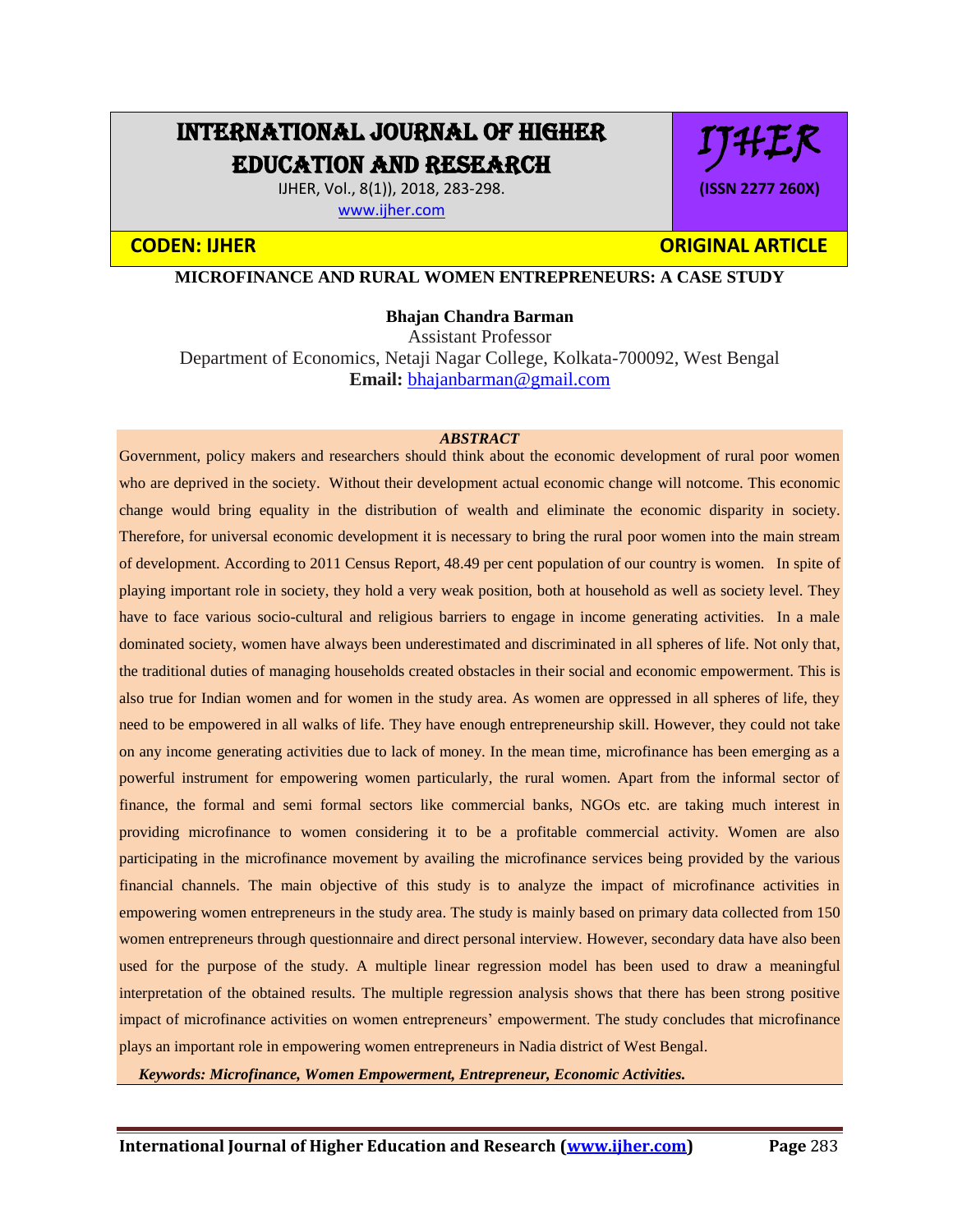#### **1.0 INTRODUCTION**

"No, these women needed opportunity, not charity – They want chance, not bleeding hearts" –

# *Prof. Mohammad Yunus*

Government, policy makers and researchers should think about the economic development of rural poor women who are deprived in society. Without their development, actual economic change will not come. This economic change would bring equality in the distribution of wealth and eliminate the economic disparity in the society. Therefore, for universal economic development it is necessary to bringthe rural poor women into the main stream of development.

According to 2011 Census Report, 48.49 per cent population of our country is women. In spite of playing important role in society, they hold a very weak position, both at household as well as society level. They have to face various socio-cultural and religious barriers to engage in income generating activities. In a male dominated society, women have always been underestimated and discriminated in all spheres of life. Not only that, the traditional duties of managing households created obstacles in their social and economic empowerment.This is also true for Indian women and for women in the study area. As women are oppressed in all spheres of life, they need to be empowered in all walks of life.

Rural women represent a sizeable percentage of labour force in our country and yet they have not been brought into the main stream of development. It has been well accepted that various development programmes have bypassed women. Over the years various efforts have been made by many government and non government organizations to promote women empowerment especially in rural areas. In spite of all government and non-governments' efforts, they have been highly ignorant clients of the financial sector since they have no collateral. They have enough entrepreneurship skill. However, they could not take on any income generating activities due to lack of money. In the mean time, microfinance has been emerging as a powerful instrument for empowering women particularly, the rural women. Apart from the informal sector of finance, the formal and semi formal sectors like commercial banks, NGOs etc. are taking much interest in providing microfinance to women considering it to be a profitable commercial activity. Women are also participating in the microfinance programme by availing the microfinance services being provided by the various financial channels.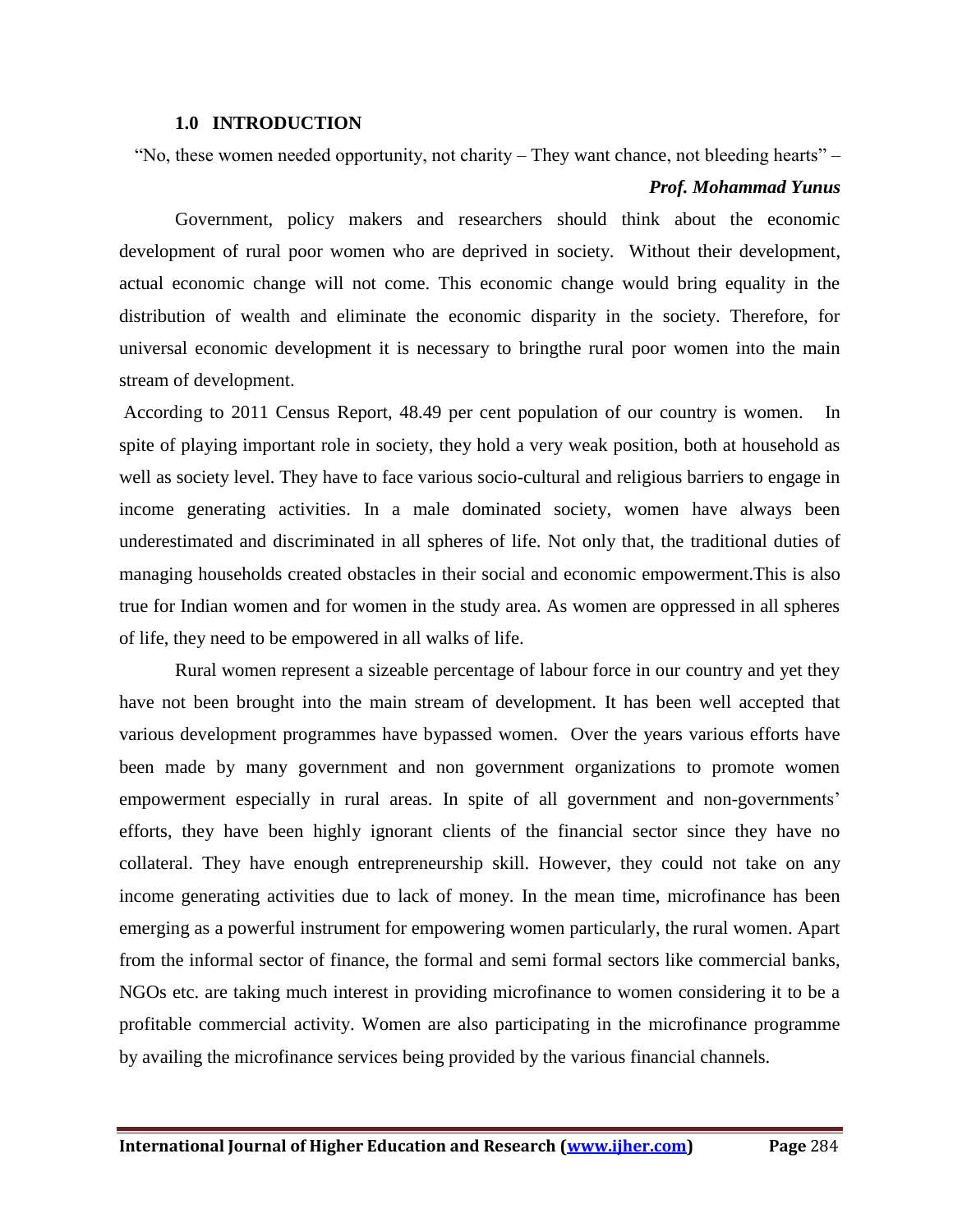Self-employment is the best employment and entrepreneurship is the most important mode of self-employment. A holistic programme covering all aspects of self-employment was introduced by the government of India 1999, which is popularly known as Swarnajayanti Gran SwarozgarYojana (SGSY); a single cell self-employment programme for rural poor aimed at establishment of a large number of micro enter praises. The main purpose of SGSY was to bring every assisted poor family above the poverty line by ensuring appreciably sustainable level of income over a period of time. This objective is to be achieved by organizing the rural poor into Self-help Groups (SHGs).

# **2.0 BRIEF REVIEW OF LITERATURE**

There are a number of studies which explain the role of microfinance in empowering rural entrepreneurship development. Some important studies which are relevant to the present study have been discussed below:

Morduce (1999) in his study "The Microfinance Promise" observed that microfinance institution (MFIs) did not just provide microfinance; they also offered a variety of support services to the poor beneficiaries of microfinance. These services were necessary for the proper and effective utilization of microfinance. In some cases, MFIs kept aside a portion of the loan amount which could be used to fund the training of the members. Some MFIs were connected to institutions that offered services like building capacity and capability, training anconsultancy and so on. The aim and objective of these services was to maximize the benefits of the microfinance.

Ghate (2007) in his study "Indian Microfinance--The Challenges of Rapid Growth"suggests that microfinance institutions must make provision for business for business training or livelihood counseling to its clients. This will enhance the skills, increase productivity, and also bring about improvements in production, marketing and financial management among the borrowers. Social service provisioning along with the financial provisioning enhances the quality of impact of microfinance.

Mayoux (2001) in his study show that micro finance brings about increased income due to accessibility of micro credit and training on how to manage it, increased assets which are bought due to availability of funds and also increased welfare in aspects such as food security, housing and health.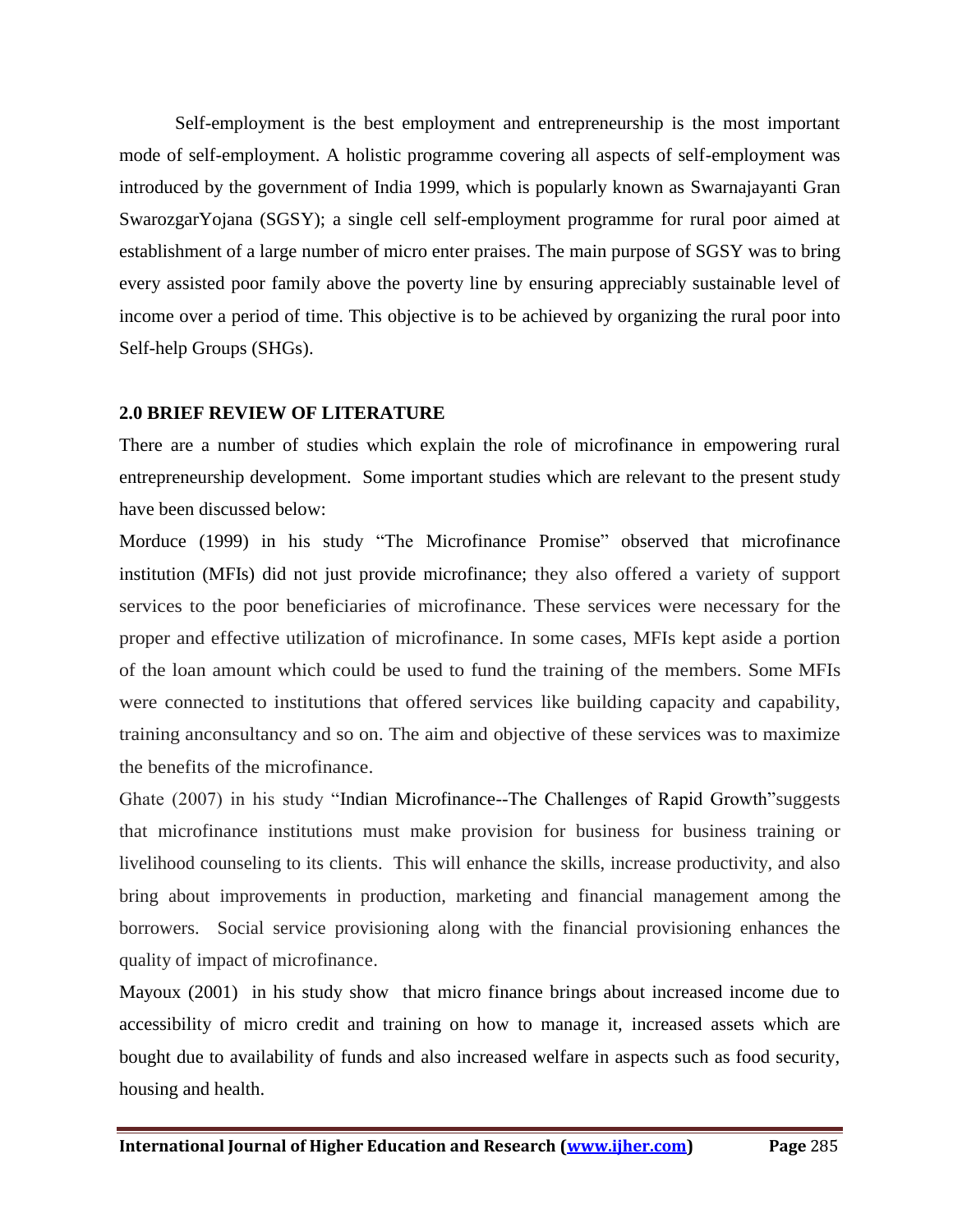Akanji (2006) in his study show that women entrepreneurs, mostly in developing countries, lack the ability to save yet savings are needed to protect income, act as a security for loan and could be re-invested in the business.

Sathiyabama (2010) in his study found that collective micro entrepreneurship has been able to bring economic empowerment of women which led to development of family and community.

From the above brief review of literature it is found that there is a gap in the emperical literature regarding the satisfaction level among the microfinance programme participants. This is the gap of my study.

Radharukkumani (2012) expresses women need empowerment in all the level and also she pointed out that woman entrepreneurs have become a string driving force in corporate world.

# **3.0 OBJECTIVES AND METHODOLOGY**

The objectives of the study are:

(i) To assess the level of satisfaction of the respondents in relation to the microfinance services;

(ii) To investigate the empowerment of women through participation in selected entrepreneurial activities; and

(iii) To provide some recommendations for promotion of women entrepreneurs in rural areas.

# **METHODOLOGY**

The present study is based on the primary data collected from Nadia district of West Bengal. Ranaghat-II block has been selected from Nadia district purposively. The main purpose of selecting this block is that in this district, this block has good performance in relation to SHG activities. Next, from this block 30 SHGs under SGSY have been selected in such a way that all the groups have got project loan. Then it has been taken 5 participants from each group who are engaged in entrepreneurship activities. Altogether 150 participants have been taken as a sample from the study area. Data have been collected by door to door and women interviewed through structured questionnaire. Moreover, secondary data have been collected from the book, journal, reports and documents etc. Multiple linear regression model has been used to analyze the impact of microfinance activities on empowering women entrepreneurship development.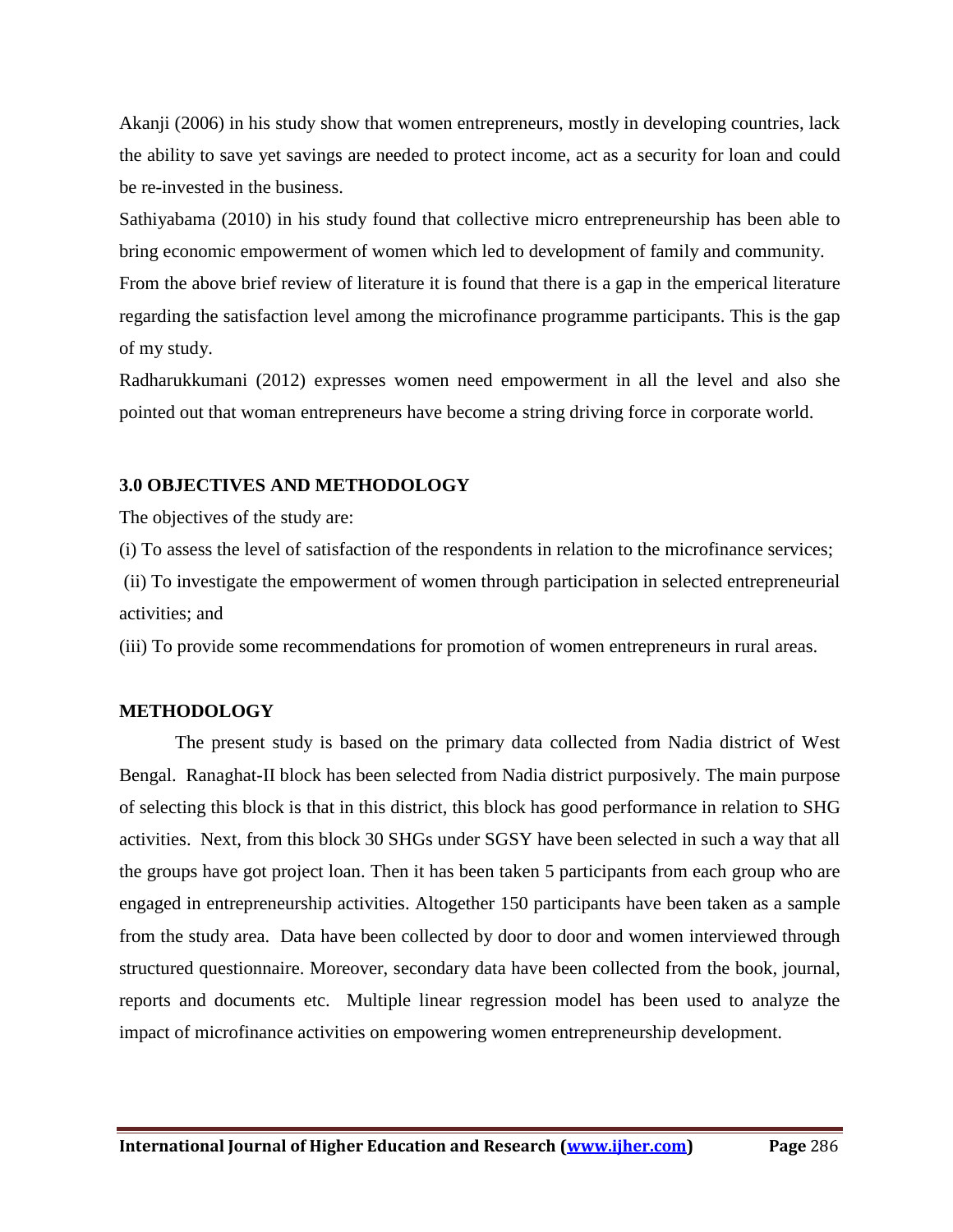### **4.0 CONCEPT OF WOMEN ENTREPRENEUR**

Entrepreneurship is an economic activity which is undertaken by an individual or group of individuals. Entrepreneurship can be defined as the making of a "new combination" of already existing materials and forces; that entrepreneurship throws up as innovations, as opposed to inventions and that no one is entrepreneur forever, only when he or she is actually doing the innovative activity (Schumpeter Joseph, 1961). Women entrepreneurship is the process where women organize all the factors of production, undertake risks, and provide employment to others. The definition of women entrepreneurship has never been differentiated on the basis of sex and hence could be extended to women entrepreneurs without any restrictions. According to Medha Dubhashi Vinze, a woman entrepreneur is a person who is an enterprising individual with an eye for opportunities and an uncanny vision, commercial acumen, with tremendous perseverance and above all a person who is willing to take risks with the unknown because of the adventurous spirit she possesses. Thus, a woman entrepreneur is one who starts business and manages it independently and tactfully, takes all the risks, faces the challenges boldly with an iron will to succeed. Women entrepreneurship is an economic activity of those women who think of a business enterprise, initiate it, organize and combine the factors of production, operate the enterprise and undertake risks and handle economic uncertainty involved in running a business enterprise (Medha Dubhashi Vinze, 1987).

### **5.0 ACTIVITIES OF THE WOMEN ENTREPRENEURS' IN THE STUDY AREA**

During the survey in the study area, we have got a vivid picture of the livelihoods of the members and their respective family members. Here the SHGs organized in the study area generally consist of members from the very poor family, i.e., small and marginal farmers, animal husbandry and agricultural labour households. Therefore, their livelihood patterns are related to agriculture, agricultural labour and non-agricultural labour etc. Some of the members, because of family's economic position and cultural practices may limit their activities as housewives only. Some of the members are engaged in agriculture and agricultural labourers. Some of the members have small business like vegetable vending, pan shop, tea shop, chira and muri processing, readymade garment sell, rice pounding, grocery, banana sale, mutton sale, catering service, flower sale, egg sale, electrical shop, nearby their houses. Some members are artisans who engage in silver ornament making, tailoring, carpentering etc. Some of the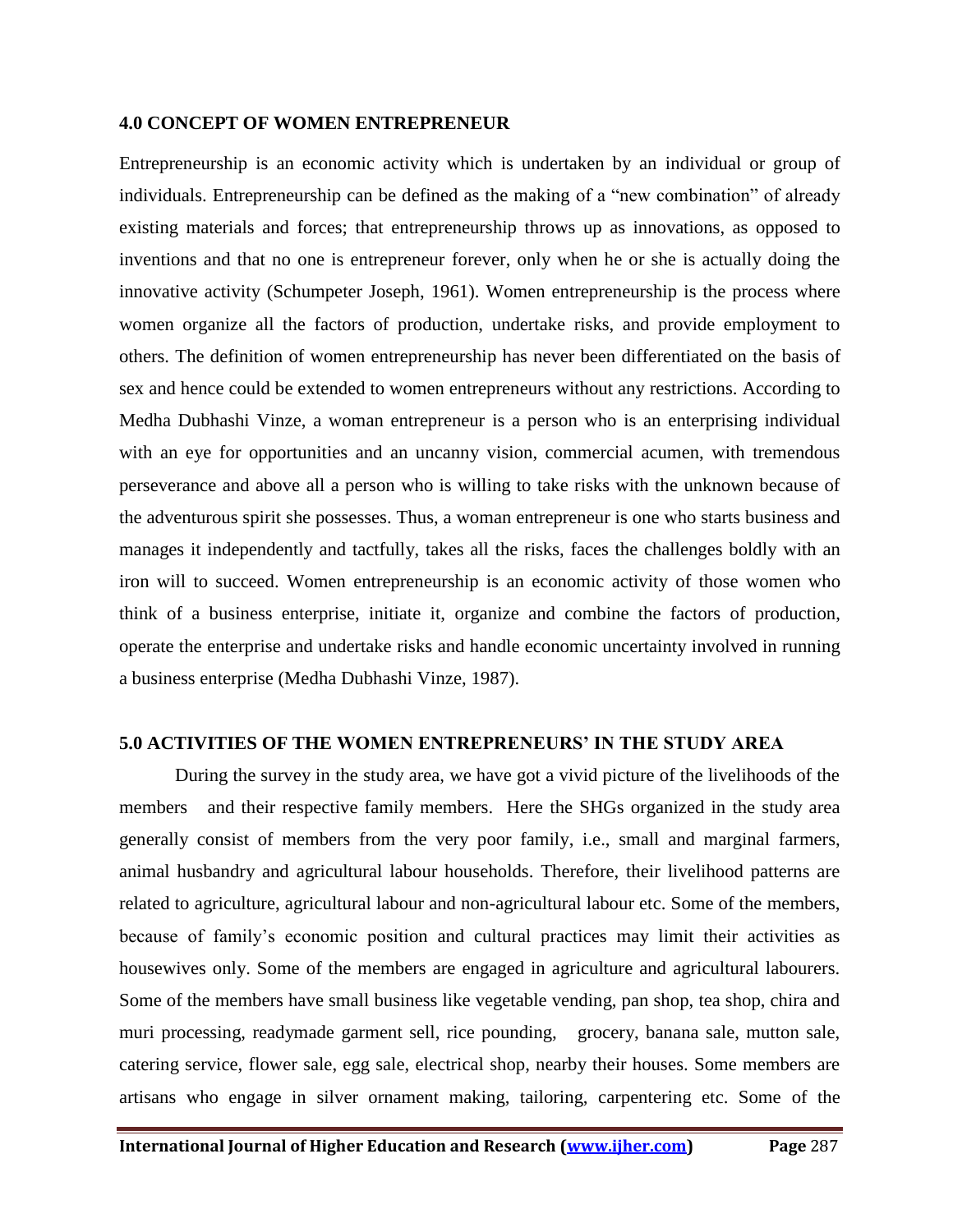members are engaged in animal husbandry such as poultry, cow and goat rearing and piggery. Some members are engaged in beedi rolling and so on.

#### **6.0 CONCEPT OF WOMEN EMPOWERMENT**

Different experts and different disciplines use the concept of empowerment differently. The dictionary meaning of the word 'empower' is "to give power or authority to someone. It is an intrinsic quality of a person, which cannot be bestowed by a third party. In a nutshell, empowerment is a process which enables one to gain power, authority and influence over others. Some of the experts explain the concept of empowerment as follows:

According to Batliwala (1994) empowerment is a process of challenging existing power relations and of gaining greater control over the sources of power. The author has described that empowerment is the enhancement of power.

Kabeer (2001) defined empowerment as "the expansion in people's ability to make strategic life choices in a context where this ability was previously denied to them".

Women empowerment means to let women survive and let them live a life with dignity, humanity, respect, self esteem and self reliance. According to Pillai (1995), women empowerment is an active, multidimensional process which enables women to realize their full identity and powers in all spheres of life. Power is neither a commodity to be transacted nor can it be given away as alms. Power has to be acquired and once acquired it needs to be exercised, sustained and preserved. As described by Kabeer (2001) there are two essential elements of women empowerment, i.e., process and agency. A process is defined as the series of events that produce gradual change. The process of women empowerment leads to expansion in their ability to have resources and to make strategic life choices. The agency element of women empowerment describes that women themselves are the significant actors in the process of change. It is the process through which choices are made. Empowerment cannot be offered by a third party rather it has to be claimed by those who would become empowered. Women will be empowered when they will have full control over their own life.

#### **7.0 DEPENDENT AND INDEPENDENT VARIABLES IN THE STUDY**

In this study empowerment of women entrepreneurs is the dependent variable and women empowerment has been measured using 5 point likert scale from strongly agree to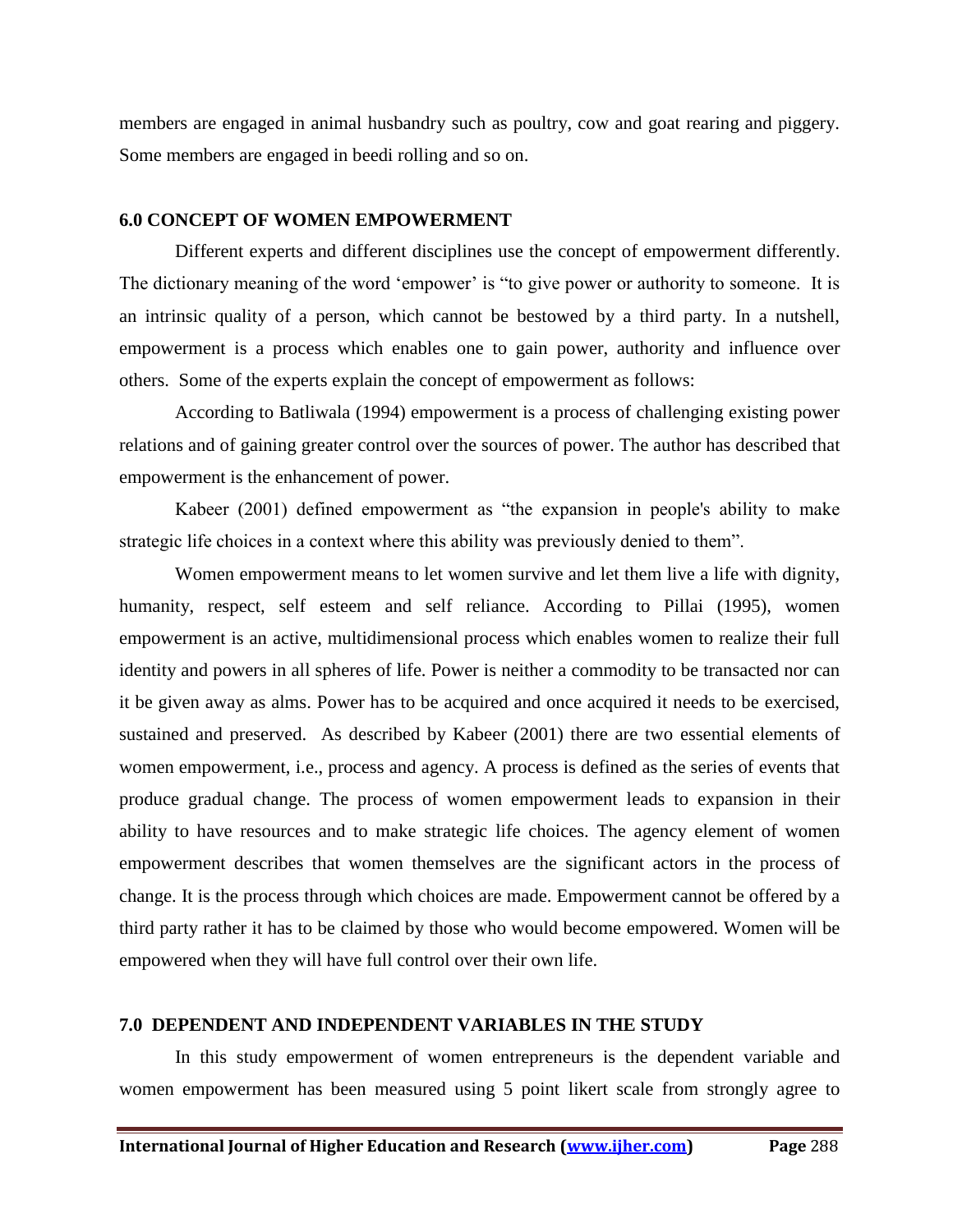strongly disagree from 5 to 1 respectively. Participants were asked questions how they perceived on their economic, social and political conditions and self confidence etc., through micro finance activities.

In our study, microfinance activities represent financial intermediation, social intermediations, enterprise development services and social services. These are the independent variables.

# **8.0 DEFINITION OF INDEPENDENT VARIABLES**

# **8.1 Financial Intermediation**

The main objective of microfinance programme is to provide credit to the poor with the help of microfinance institutions (MFIs). MFIs providevarious financial services to the poor like credits, savings, insurance, credit cards, and payment services etc.In this study small and short term loans is consideredas financial intermediation service and the respondents were asked questions on thisregards by using five point likert scale from 5 to 1, namely, completely satisfaction to completelydissatisfaction respectively.

# **8.2 Social Intermediations**

Social intermediation is a process by which human and social capital both are formed. By human capital we mean the skill, knowledge and experience possessed by an individual or people. On the other hand, by social capital we mean the networks of relationships among people who live and work in a particular society, enabling that society to function effectively. Social intermediation covers the issues of social intermediations cover the group formation issues, leadership and supportive learning. These are considered as social intermediations. Sustainable financial intermediation for the poor is the prime objective of the social intermediation which is the secondary role of microfinance institutions for borrowers. In this study respondents were asked questions regarding group formation, leadership training and cooperative learning by using five point likert scale.

# **8.3 Enterprise Development Services**

Microfinance institutions by providing easy access to credit to the group help to start up of a business and develop manufacturing ideas and in this way these will lead to entrepreneurship development of the poor. In this study, by enterprise development services we mean product,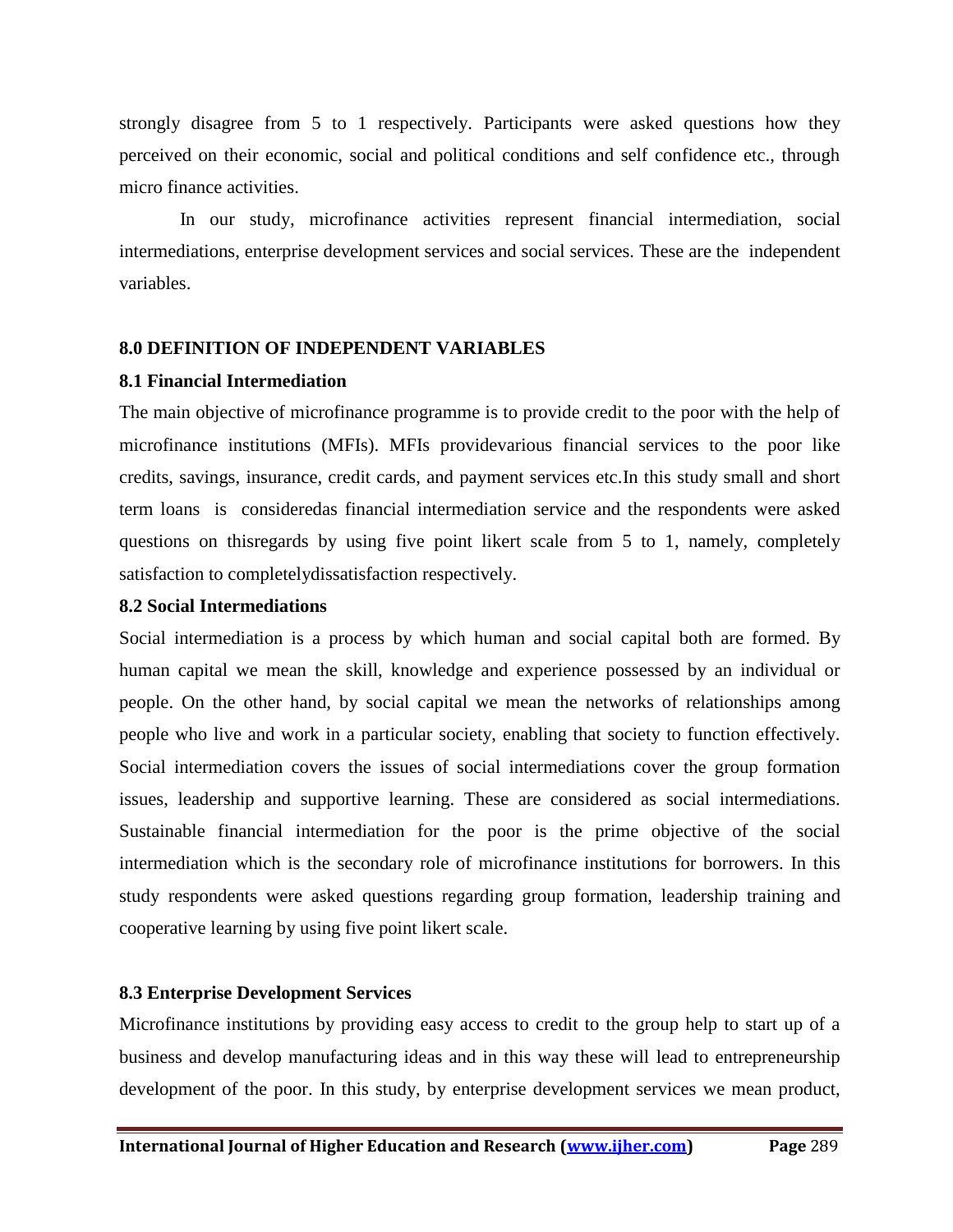marketing, and production training given by the MFIs to the poor micro entrepreneurs. To know the enterprise development services, entrepreneurs were asked questions about the selection of product, marketing business and production training by using 5 point likert scale.

# **8.4 Social Services**

MFIs play an important role on the life of the poor by offering various social services like food, shelter, health, self-esteem, family planning, and education, social support network, etc. In this study, the respondents were asked whether they are satisfied by the activities regarding the social services such as education and health providing MFIs and these are measured by using 5 point likert scale.

# **9.0 FINDINGS AND DISCUSSION**

The respondents were asked regarding their satisfactory level after taking microfinance services and their responses have been explained by the following tables and satisfactory level has been measured on percentages of 'completely satisfaction', 'satisfaction', 'somehow satisfaction','dissatisfaction' and 'completely dissatisfaction'. The following tables illustrate the satisfaction level of four microfinance activities mentioned above.

| <b>Financial Intermediation Services</b>                                      |                       |          |          |  |  |  |
|-------------------------------------------------------------------------------|-----------------------|----------|----------|--|--|--|
| <b>Level of satisfaction</b><br>Code<br><b>Frequency</b><br><b>Percentage</b> |                       |          |          |  |  |  |
| Completely satisfaction                                                       | 5                     | 54       | 36.00    |  |  |  |
| <b>Satisfaction</b>                                                           | $\overline{4}$        | 62       | 41.33    |  |  |  |
| Somehow satisfaction                                                          | 3                     | 34       | 22.67    |  |  |  |
| <b>Dissatisfaction</b>                                                        | $\mathcal{D}_{\cdot}$ | $\Omega$ | $\Omega$ |  |  |  |
| Completely dissatisfaction                                                    |                       | 0        | $\theta$ |  |  |  |
| Total                                                                         |                       | 150      | 100.00   |  |  |  |

**Table: 1**

Source: Field Survey, 2017

Financial intermediation services focus the savings and loans. Table 1 shows the financial intermediation services. From the table it is found that 36% of the respondents were completely satisfied, 41.33% were satisfied and 22.67% were somehow satisfied with the saving and credit activity of microfinance institutions (MFIs). Nobody was dissatisfied with the financial intermediation services provided by MFIs.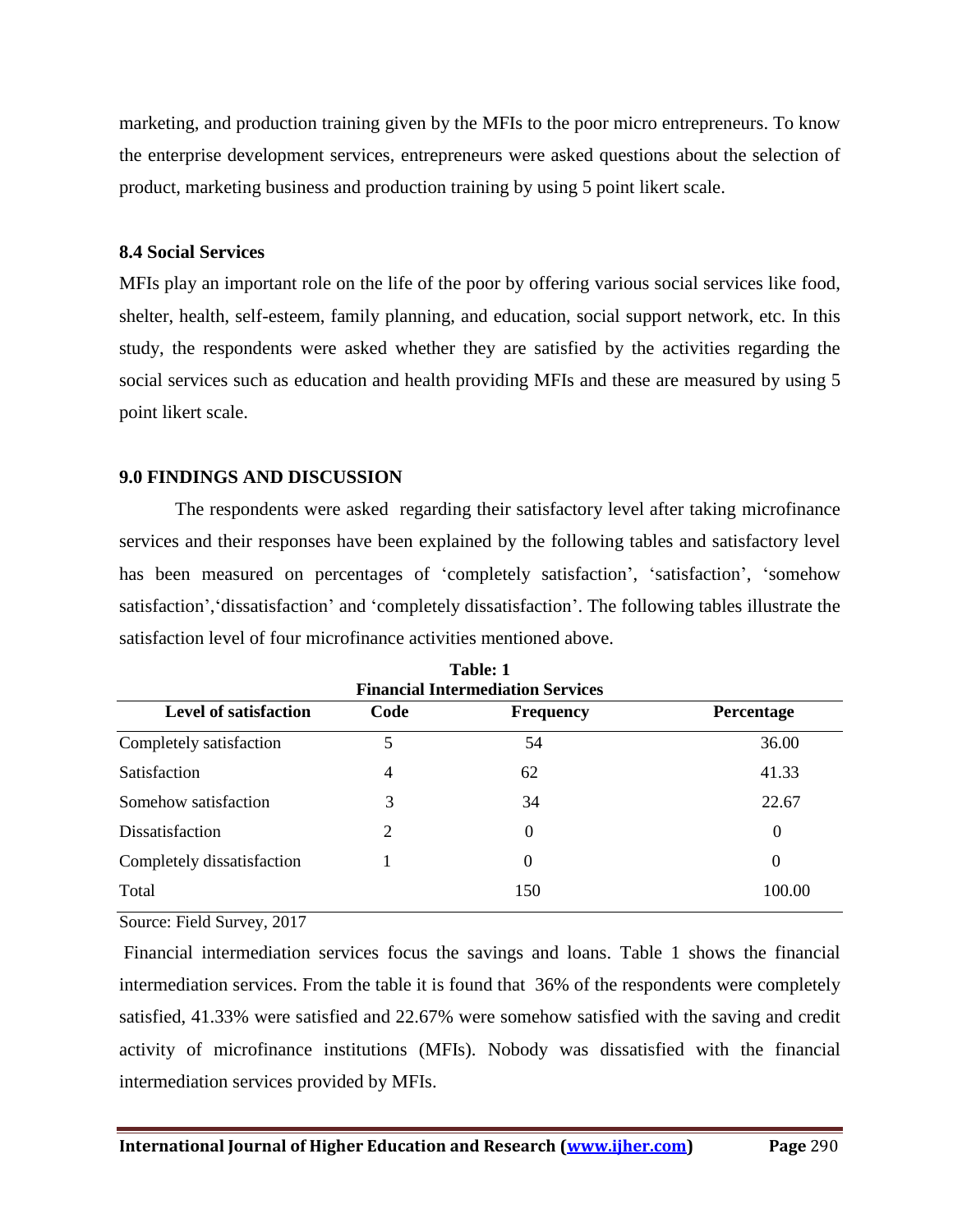Satisfaction levels of the respondents regarding financial intermediation services have been shown in the following pie diagram**.** 



 $S=$  satisfaction,  $SHS=$  somehow satisfaction

Social intermediation services have been shown in table 2. From the table it is found that all the respondents were satisfied with social intermediation services except 4 respondents, i.e., 2.67% who were completely dissatisfied with the social intermediation services provided by MFIs.

| Table: 2<br><b>Social Intermediation Services</b>                             |   |     |        |  |  |
|-------------------------------------------------------------------------------|---|-----|--------|--|--|
| <b>Level of satisfaction</b><br>Code<br><b>Frequency</b><br><b>Percentage</b> |   |     |        |  |  |
| Completely satisfaction                                                       | 5 | 37  | 24.67  |  |  |
| Satisfaction                                                                  | 4 | 46  | 30.66  |  |  |
| Somehow satisfaction                                                          | 3 | 51  | 34.00  |  |  |
| Dissatisfaction                                                               | 2 | 12  | 08.00  |  |  |
| Completely dissatisfaction                                                    |   | 4   | 2.67   |  |  |
| Total                                                                         |   | 150 | 100.00 |  |  |

Source: Field Survey, 2017

Satisfaction levels of the respondents regarding social intermediation services have been shown in the following pie diagram.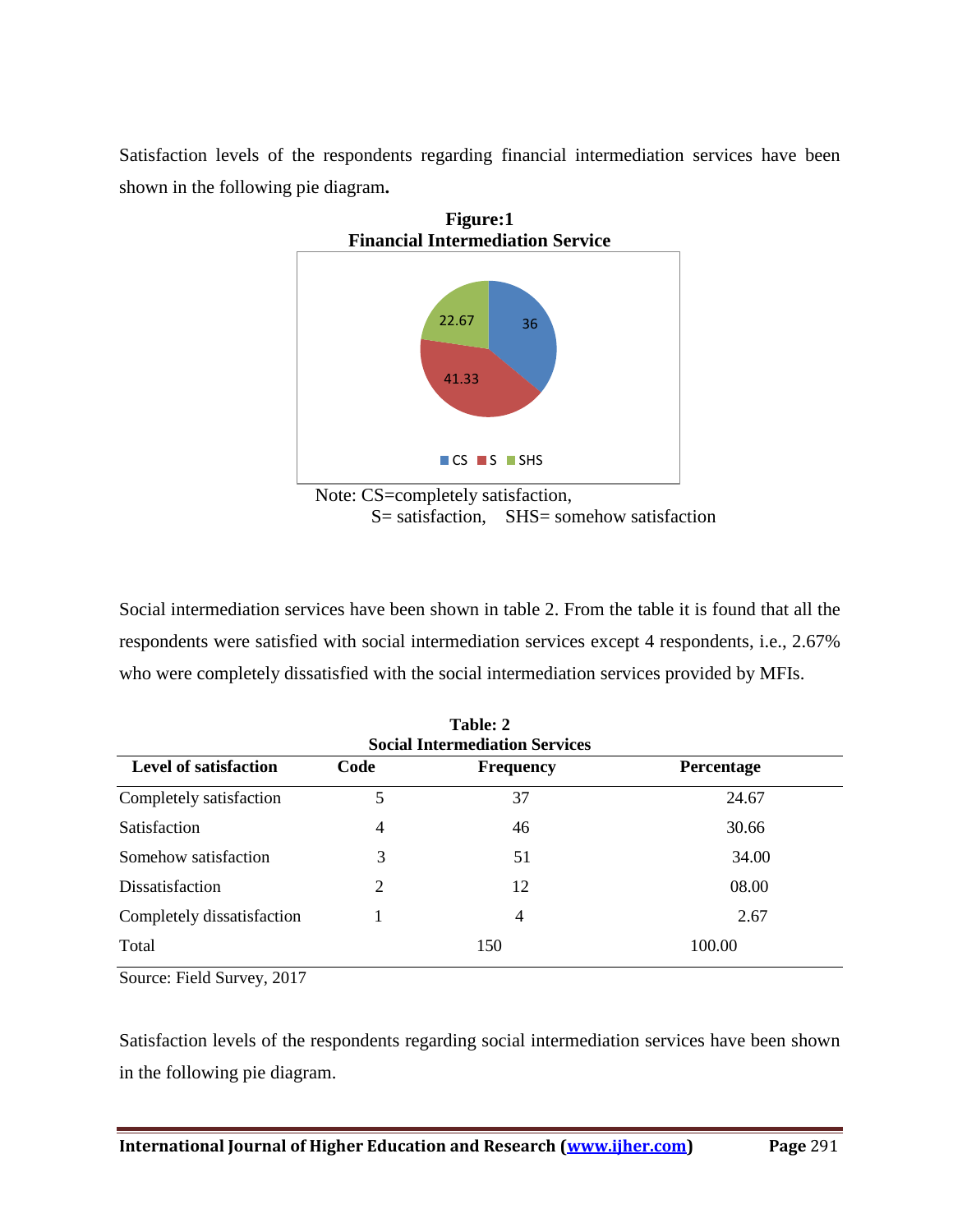



| <b>Level of satisfaction</b><br>Code<br><b>Percentage</b><br><b>Frequency</b> |   |     |          |  |  |  |
|-------------------------------------------------------------------------------|---|-----|----------|--|--|--|
| Completely satisfaction                                                       |   | 57  | 38.00    |  |  |  |
| <b>Satisfaction</b>                                                           | 4 | 48  | 32.00    |  |  |  |
| Somehow satisfaction                                                          | 3 | 39  | 26.00    |  |  |  |
| Dissatisfaction                                                               | 2 | 6   | 4.00     |  |  |  |
| Completely dissatisfaction                                                    |   | 0   | $\theta$ |  |  |  |
| Total                                                                         |   | 150 | 100.00   |  |  |  |

**Table: 3 Enterprise Development Services**

Source: Field Survey, 2017

Enterprise development services have been shown in table 3. From the table it is observed that 38% of the respondents were completely satisfied and 26% were somehow satisfied with the enterprise development services provided by MFIs. Only 4 % participants were completely dissatisfied with these activities.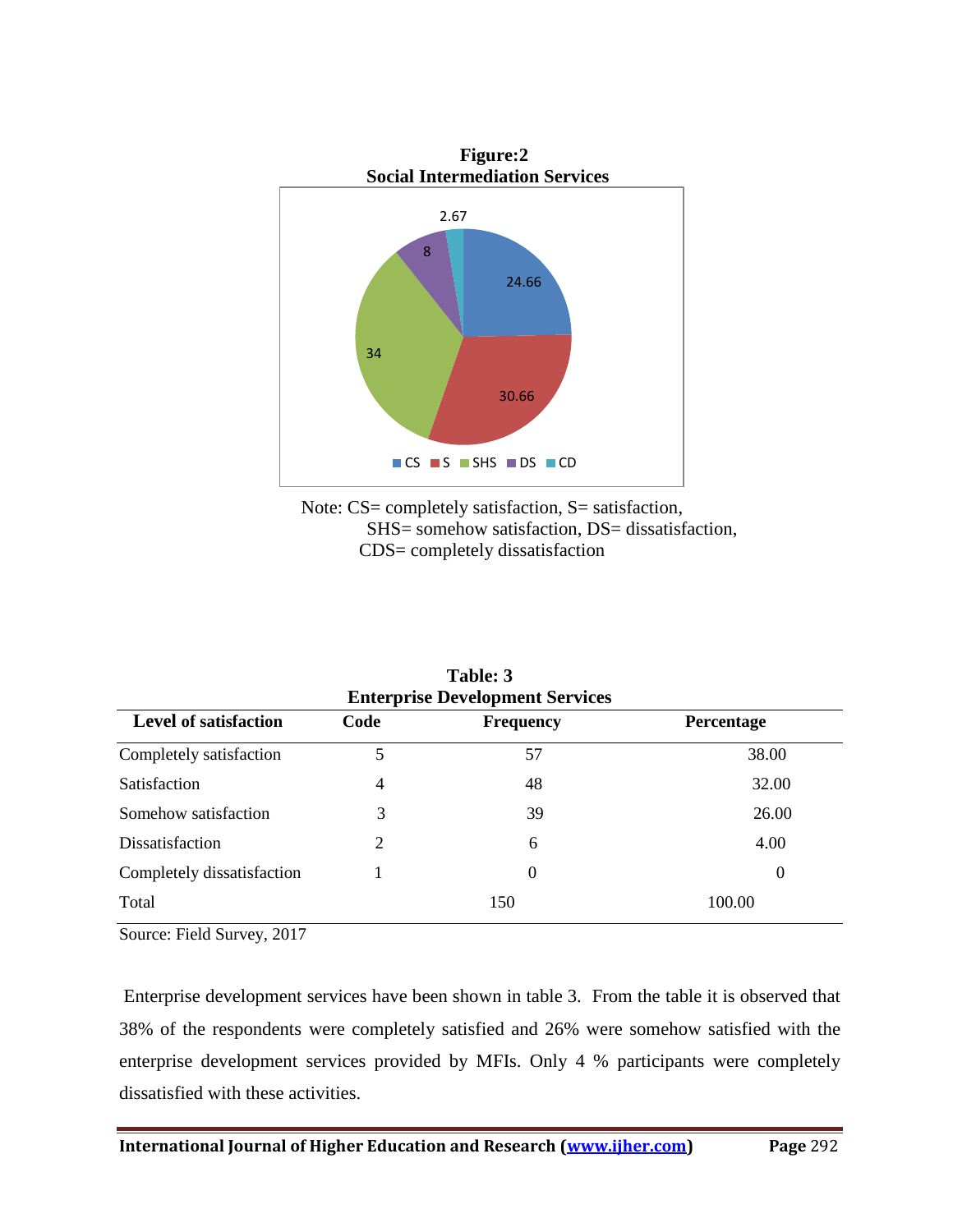Satisfaction levels of the respondents regarding enterprise development services have been shown in the following pie diagram.



Note: CS=completely satisfaction, S= satisfaction, DS= dissatisfaction, SHS= somehow satisfaction

**Table:** 4

| 1 apie: 4<br><b>Social Services</b> |      |                  |                   |  |
|-------------------------------------|------|------------------|-------------------|--|
| <b>Level of satisfaction</b>        | Code | <b>Frequency</b> | <b>Percentage</b> |  |
| Completely satisfaction             | 5    | 69               | 46.00             |  |
| Satisfaction                        | 4    | 48               | 32.00             |  |
| Somehow satisfaction                | 3    | 29               | 19.33             |  |
| Dissatisfaction                     | 2    | 4                | 2.67              |  |
| Completely dissatisfaction          |      | 0                | $\theta$          |  |
| Total                               |      | 150              | 100.00            |  |

Source: Field Survey, 2017

Social services have been shown in table 4. From the table it is observed that 46% of the respondents were completely satisfied and 19.33% were somehow satisfied with the social services provided by the MFIs. Only 2.67 % participants were dissatisfied with these activities.

Satisfaction levels of the respondents regarding social services have been shown in the following pie diagram.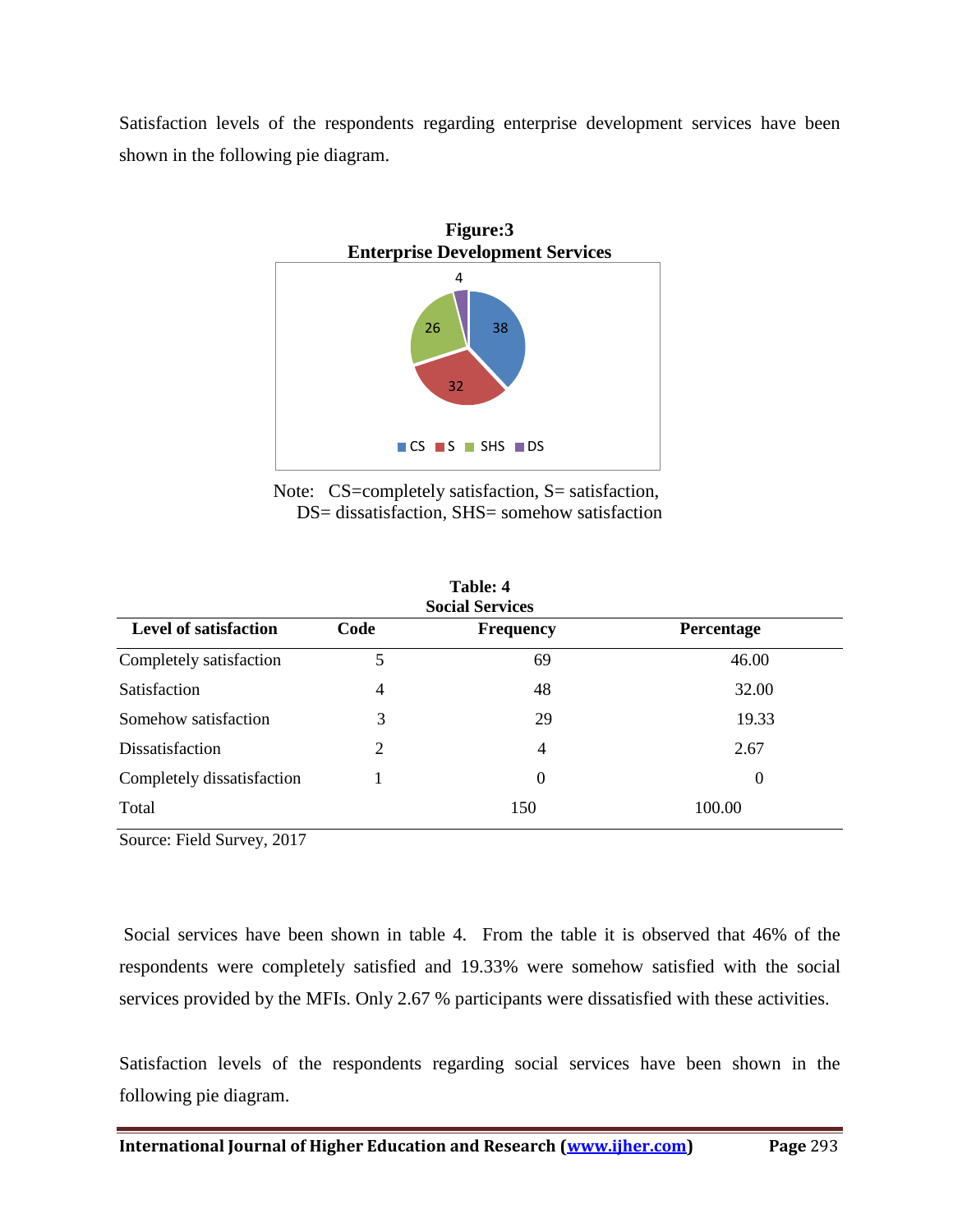

Note: CS=completely satisfaction, S= satisfaction, SHS= somehow satisfaction, DS= dissatisfaction,

# **10. REGRESSION ANALYSIS**

Regression analysis has been carried out to test the impact of micro finance on women entrepreneurs' empowerment. Women entrepreneurs' empowerment (WE) is dependent upon the microfinance services like financial intermediation (FI), social intermediation (SI), enterprise development (ED) and social service (SS). To test the impact of micro finance on women entrepreneurs' empowerment, the following equations can be formulated:

 $WE = \beta_0 + \beta_1$  (FI) + $\beta_2$  (SI) + $\beta_3$  (ED) + $\beta_4$  (SS) + $\mu$ 

Where

 $\beta_0$  = Constant term

 $\beta_1, \beta_2, \beta_3$  and  $\beta_4$  are the regression coefficients

WE= Women empowerment

FI= Financial Intermediation Services

SI= Social Intermediation Services

ED= Entrepreneurship Development

SS= Social Services

µ= error term.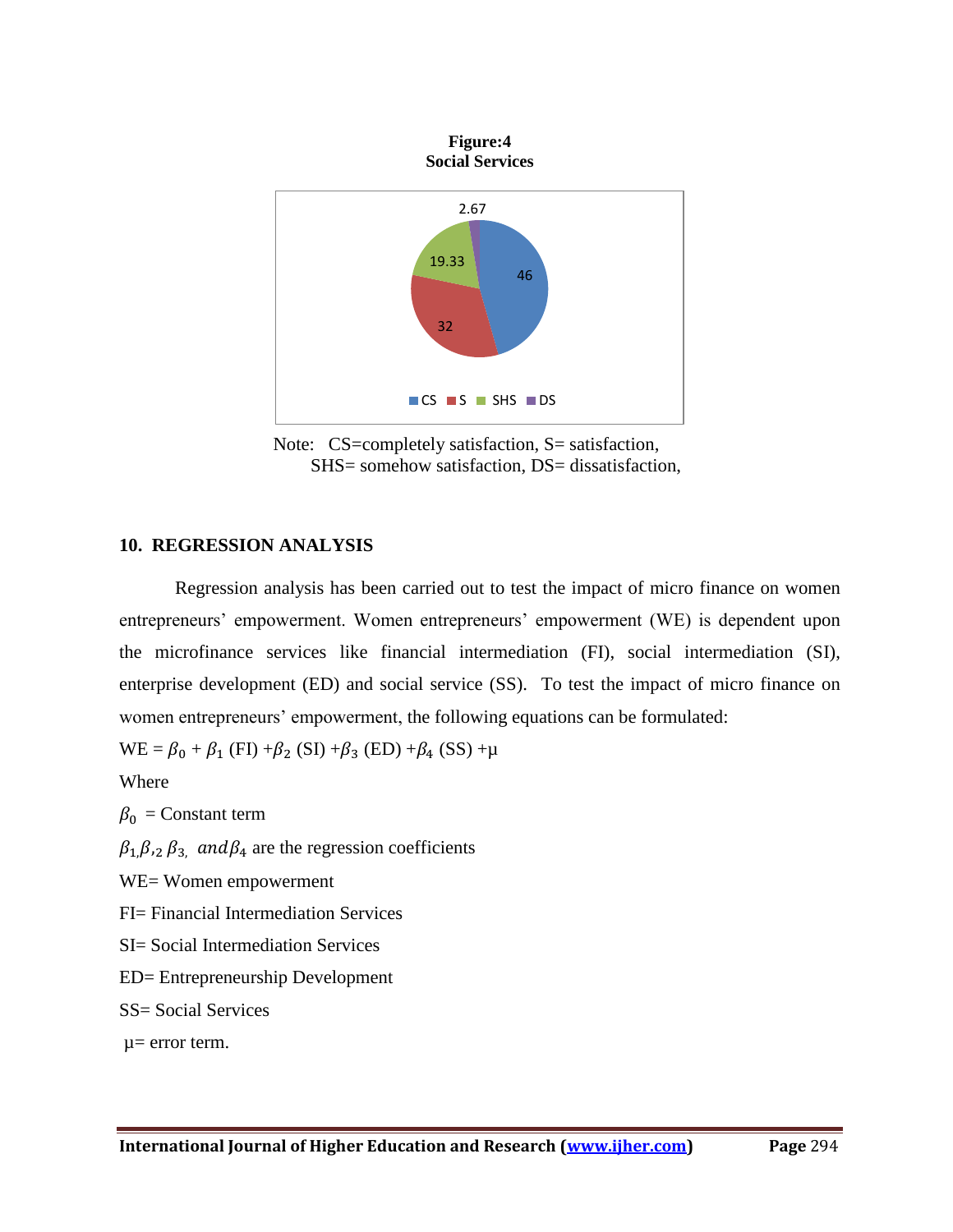|       |         | <b>Model Summary</b> |                      |                               |
|-------|---------|----------------------|----------------------|-------------------------------|
| Model |         | R Square             | Adjusted R<br>Square | Std. Error of the<br>Estimate |
|       | .906(a) | 822                  | .817                 | .50003                        |

**Table: 5**

a Predictors: (Constant), SS, FI, ED, SI

**Table: 6 ANOVA (b)**

| Model |            | Sum of<br>Squares | df  | Mean Square | F       | Sig.    |
|-------|------------|-------------------|-----|-------------|---------|---------|
|       | Regression | 167.079           |     | 41.770      | 167.061 | .000(a) |
|       | Residual   | 36.254            | 145 | .250        |         |         |
|       | Total      | 203.333           | 149 |             |         |         |

a Predictors: (Constant), SS, FI, ED, SI

b Dependent Variable: WE

|       | Coefficients (a) |                                |            |                              |          |      |
|-------|------------------|--------------------------------|------------|------------------------------|----------|------|
|       |                  | Unstandardized<br>Coefficients |            | Standardized<br>Coefficients | t        | Sig. |
| Model |                  | B                              | Std. Error | Beta                         |          |      |
|       | (Constant)       | .577                           | .137       |                              | $4.212*$ | .000 |
|       | FI               | .324                           | .047       | .331                         | $6.874*$ | .000 |
|       | <b>SI</b>        | .147                           | .053       | .148                         | $2.745*$ | .007 |
|       | <b>ED</b>        | .245                           | .045       | .259                         | 5.379*   | .000 |
|       | <b>SS</b>        | .336                           | .048       | .347                         | 6.939*   | .000 |
|       |                  |                                |            |                              |          |      |

| Table: 7         |  |
|------------------|--|
| Coefficients (a) |  |

Source: Field Survey (2017)

a Dependent Variable: WE

Note:  $* =$  significant at 0.01 levels

The table 5 gives the simple linear regression results. It shows that the R Square  $= 0.822$  that 82.2 % of the variation in women empowerment is explained by microfinance activities (social services, financial intermediation services, social intermediation services and enterprise development services) and remaining 17.8% are determined by other factors such as self confidence, attitude changes, advising and monitoring, activities etc.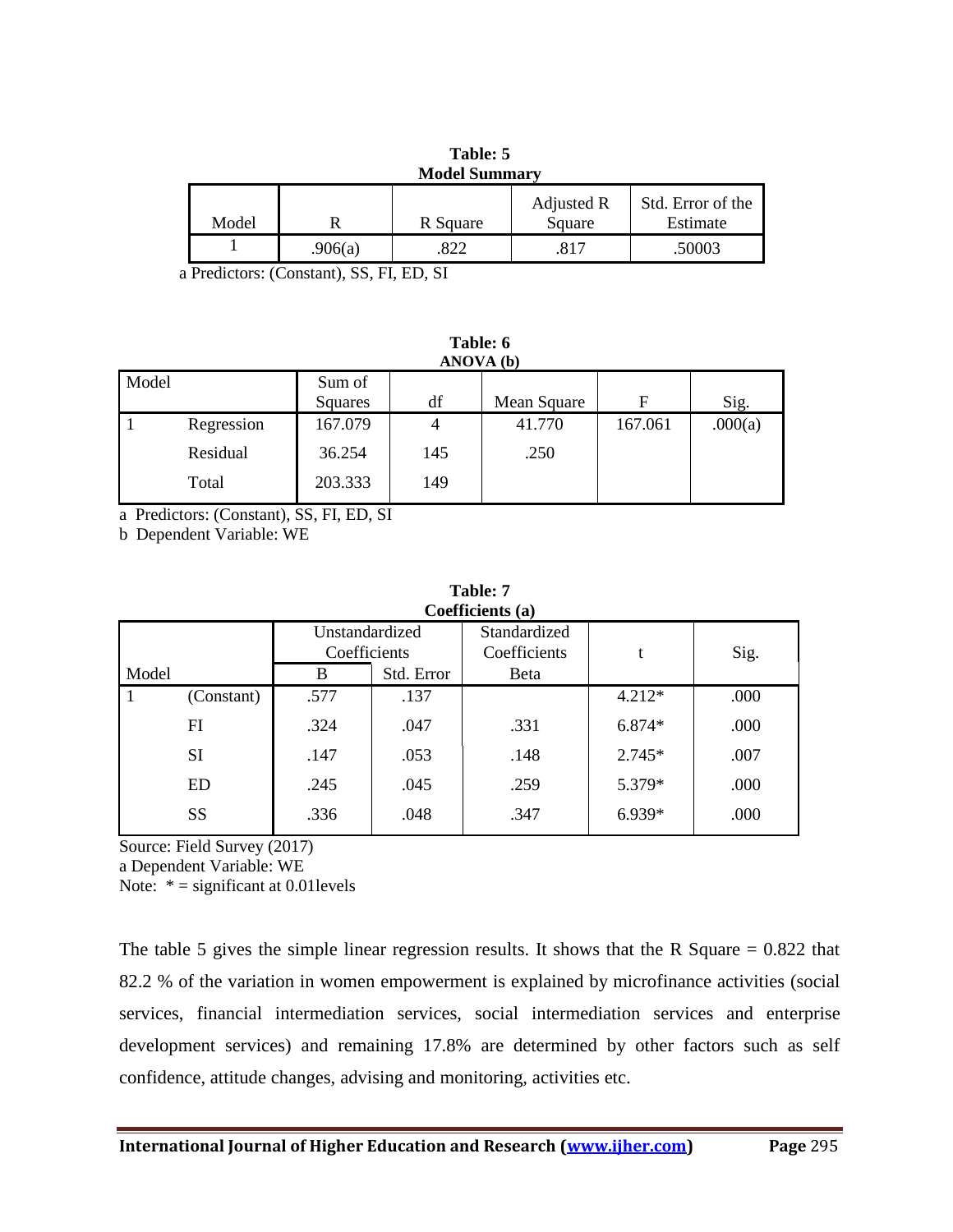From the table 6, ANOVA shows that the P value is .000 at 0.01 significant level (P<0.05). Further the F value also is statistically significant (167.061). From these findings it can be said there is impact of micro finance activities on women empowerment. Loice and Razia (2013) used ANOVA to test significance of the model. Table 7 shows that the microfinance activities are significant predictors of the women empowerment (P<.05).

|                                                                              | FI                                                                    | <b>SI</b> | ED      | <b>SS</b> | <b>WE</b> |
|------------------------------------------------------------------------------|-----------------------------------------------------------------------|-----------|---------|-----------|-----------|
| FI                                                                           |                                                                       |           |         |           |           |
| <b>SI</b>                                                                    | $.655*$                                                               | 1         |         |           |           |
| ED                                                                           | $.502*$                                                               | $.618*$   |         |           |           |
| <b>SS</b>                                                                    | $.566*$                                                               | $.635*$   | $.616*$ | 1         |           |
| <b>WE</b><br>$\mathbf{a}$ and $\mathbf{a}$ and $\mathbf{a}$ and $\mathbf{a}$ | $.754*$<br>$\bullet$ . The set of $\bullet$<br>$\cdot$ $\cdot$ $\sim$ | $.745*$   | $.730*$ | .787*     |           |

| Table:8                                                                                  |  |
|------------------------------------------------------------------------------------------|--|
| <b>Correlations between Women Entrepreneurs' Empowerment and Microfinance Activities</b> |  |

\* Correlation is significant at the 0.01 level (2-tailed).

Table 8 shows the Pearson correlation matrix which has been used to check the relationship between dependent and independent variable. From the table it is found that there is a positive relationship between women empowerment entrepreneur and microfinance activities at 0.01 significant levels.

# **10. CONCLUSIONS AND RECOMMENDATIONS**

From the above findings and discussion it can be concluded that microfinance activities play an important role in empowering women entrepreneurs in Nadia district of West Bengal. In this district, using micro finance facilities, women entrepreneurs have been able to create more job opportunities and variety of economic activities. As a result, their income increases which help them to improve household education, family welfare and empowering women themselves. Not only that, they have also been able to improve their standard of living. It is needed to be mentioned that in addition to these microfinance activities, other factors such as self confidence, monitoring and guiding activities also have impact on women empowerment.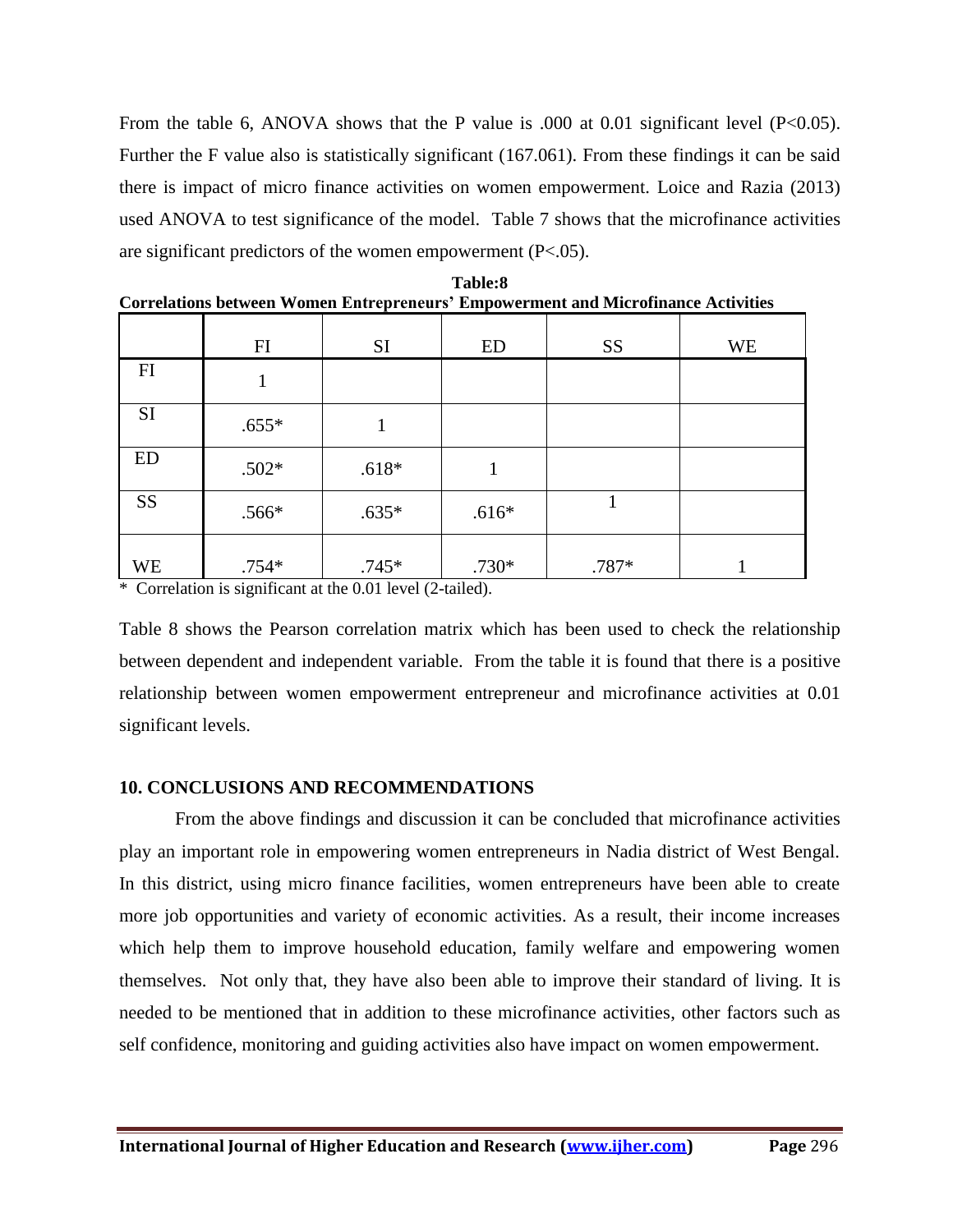# **RECOMMENDATIONS**

From the above study the following recommendations can be taken into account for effective development of women entrepreneurship in rural areas:

- (i) Women should be encouraged to take up entrepreneurial activities by giving them proper guidance and developing their business skills.
- (ii) Better educational facilities and schemes should be extended to women folk by the government.
- (iii) Training programme on management skill should be provided to women community.
- (iv) Government should make provision for marketing and sales assistant for the rural women entrepreneurs.
- (v) A women entrepreneur's guidance cell must be set up to handle the various problems of women entrepreneurs.

# **REFERENCES**

- Akanji, O. O. (2006). Microfinance as a strategy for poverty reduction, Central Bank of Nigeria Economic and Financial Review, 39 (4), 111-134.
- Batliwala, S. (1994). "The Meaning of Women's Empowerment: New Concepts from Action", in G. Sen; A. Germain; and L.C. Chen (eds.), *Population Policies Reconsidered: Health, Empowerment and Rights*, Harvard University Press, Cambridge, pp. 127-38.
- Census of India (2011). Provisional Population Totals, Series 1, India, Registrar General & Census Commissioner, India, New Delhi.

Das, M. (2000). Women Entrepreneurs from India: Problems, Motivations and Success factors, Journal of Small Business and Entrepreneurship, Vol.15, No. 1.

- Ghate, P. (2007). Indian Microfinance- The Challenges of Rapid Growth, Sage Publications, New Delhi, India, pp 41-42.
- Kabeer, N. (2001), "Conflict over Credit: Re-evaluating the Empowerment Potential of Loans to Women in Rural Bangladesh", *World Development,* Vol. 29, No. 1, pp. 63-84.
- Loice, M. and C. Razia (2013). Microfinance interventions and empowerment of women entrepreneurs rural constituencies in Kenya. Research Journal of Finance and Accounting, 4 (9): 84-95.
- Medha Dubhashi Vinze, (1987). W*omen Entrepreneurs in India,* Mittal Publications, New Delhi, 1987, p.112.